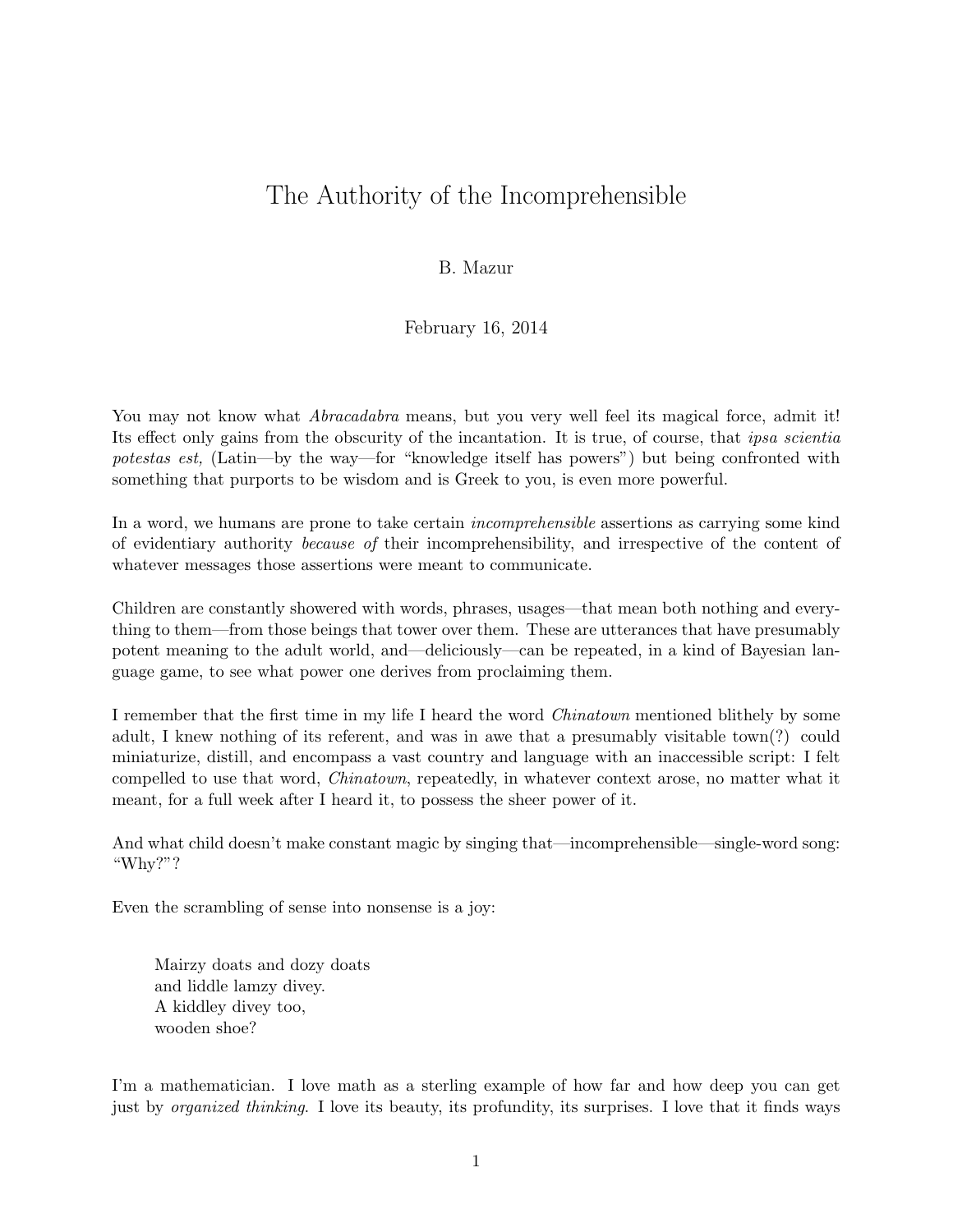to help us with every aspect of our existence: mathematics lives in the very shape of music, the construction of cathedrals, the conception of internet. Mathematics expresses our general lust for understanding.

So it makes me cringe when I see the strange appearance of a piece of mathematics in some argument, or application, where the only function it plays is to be *not really understood* and thereby!— to convey a level of gravitas that the argument 'in clear' wouldn't have. Sometimes a tidbit of math is paraded rather than used. I suppose that math is quite a dependable obscurifier, weighty enough to silence any objections, even if it is put on the table as a never-to-be-cashed-in rhetorical chip<sup>1</sup>.

My father-in-law was a tax lawyer who loved to read articles about tax in professional journals, but would be utterly stymied when a piece of math appeared. These roadblocks to his reading occurred quite often, and the two of us made a habit of collecting examples where the math said absolutely nothing other than what the English sentence preceding it in the text said perfectly well. (Usually the English would refer to some kind of exponential growth and the math would be a trumpeted differential equation with none of the variables or parameters defined.)

These examples made quite curious reading to me, a mathematician, as if the author, wanting to be helpful to me, suddenly worried that since math was (presumably) my native language, my English-comprehension needed to be given a boost with an infusion of math-talk from time to time.

It would be—reversing roles—as if I—thinking all of a sudden that I might have some Spanish readers—would follow this current sentence in this text with a perfect translation of it into Spanish, but have the gall to proclaim the translation as an extra argument in favor of my conclusions.

We model the world in order to understand it. This is wonderful. And there is no model that isn't driven by mathematics, or at the very least is shaped by a mathematical sensibility.

But there are dangers. Some mathematical models have been blindly used–their presuppositions as little understood as any legal fine print one "agrees to" but never reads—with faith in their trustworthiness. The very arcane nature of some of the formulations of these models might have contributed to their being given so much credence. If so, we mathematicians have an important mission to perform: to help people who wish to think through the fundamental assumptions underlying models that are couched in mathematical language, making these models intelligible, rather than (merely) formidable Delphic oracles.

There is currently a vigorous public discussion about models, their role in Economics and the issue of whether or not their utility should be measured merely on their ability to predict outcomes; and whether they *do* have the ability to predict, all that well. Discussion about the roles and limitations, as well as the essential virtues of models is a good thing. See, for example, *Sunday Dialogue: Economics' Ups and Downs* published in the New York Times (August 31, 2013). In

<sup>1</sup>On the other hand, as Yuri Tschinkel pointed out to me, the journal *Science* (July 20, 2012) surveyed 649 papers in ecology and evolution in 1998, noting that each mathematical equation in the main text of the paper was associated with a 28% decrease of the citation rate. This seems to point to some damping mechanism in the mere use of math-for-rhetoric.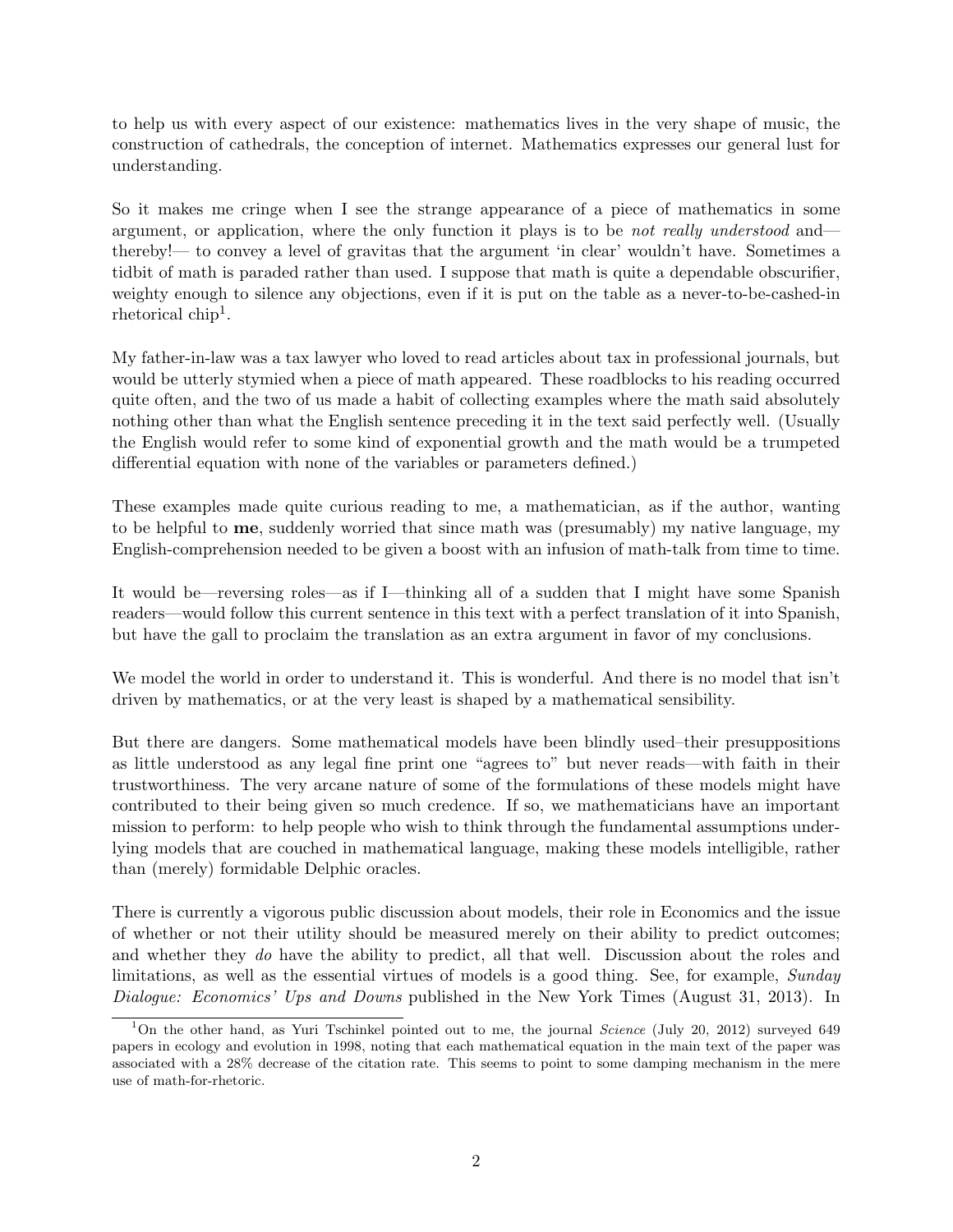particular, see the letter there by Eric Maskin who argues for economic models to play the role, effectively, of thought-laboratories aimed either at explanation even when prediction is impossible. In other writings, Maskin discusses economic models as *parables*. These are useful attitudes, I believe, and should be more commonly understood. Related to this, consider this blog-note of Paul Krugman (New York Times, August 21, 2013):

Noah Smith (http://noahpinionblog.blogspot.com/2013/08/a-few-words-about-math. html) has a fairly caustic meditation on the role of math in economics, in which he says that its nothing like the role of math in physics and suggests that it's mainly about doing hard stuff to prove that you're smart.

I share much of his cynicism about the profession, but I think he's missing the main way (in my experience) that mathematical models are useful in economics: used properly, they help you think clearly, in a way that unaided words can't.

Take the centerpiece of my early career, the work on increasing returns and trade. The models I and others used were, in a way, typical of economics: clearly untrue assumptions (symmetric constant elasticity of substitution preferences; symmetric costs across products!), and involved a fair bit of work to arrive at what sounds in retrospect like a fairly obvious point: even similar countries will end up specializing in different products, and because there are increasing returns in many sectors, this will produce gains from specialization and trade. But this point was only obvious in retrospect. People in trade were not saying anything like this until the New Trade Theory models came along and clarified our thinking and language. Trust me, I was there, and went through a number of seminar experiences in which I had to bring an uncomprehending audience through until they saw the light.

The same is true for the liquidity trap. The basics of what happens at the zero lower bound arent complicated, but people who haven't worked through small mathematical models of both the IS-LM and New Keynesian type generally get all tied up in verbal and conceptual knots.

What is true is that all too many economists have lost sight of this purpose; they treat their models as The Truth, and/or judge each others work by how hard the math is. It sounds as if Smith was taught macro by people like that. And there are a lot of people in macro, some of them fairly prominent, who are what my old teacher Rudi Dornbusch used to call "fearful plumbers" people who can push equations around, but have no sense of what they mean, and as a result say quite remarkably stupid things when confronted with real-world economic issues.

But math is good, used right.

I agree, with the emphasis on *used right!* I'm a convinced user of mathematical models of all sorts. We can't and we shouldn't avoid dealing with mathematical vocabulary in the construction of our models. But it would be sad if people's trust in the predictions of a mathematical model rested merely on its obscurity, or difficulty, or abstractness, or lack of transparency.

Trust is natural. We depend upon experts, and we trust the cloak of experts, as—given the alternatives—we probably should. And there is a fundamental finality to an actual *number* derived by experts in a manner that is beyond your judging; it represents the *bottom line* of the argument,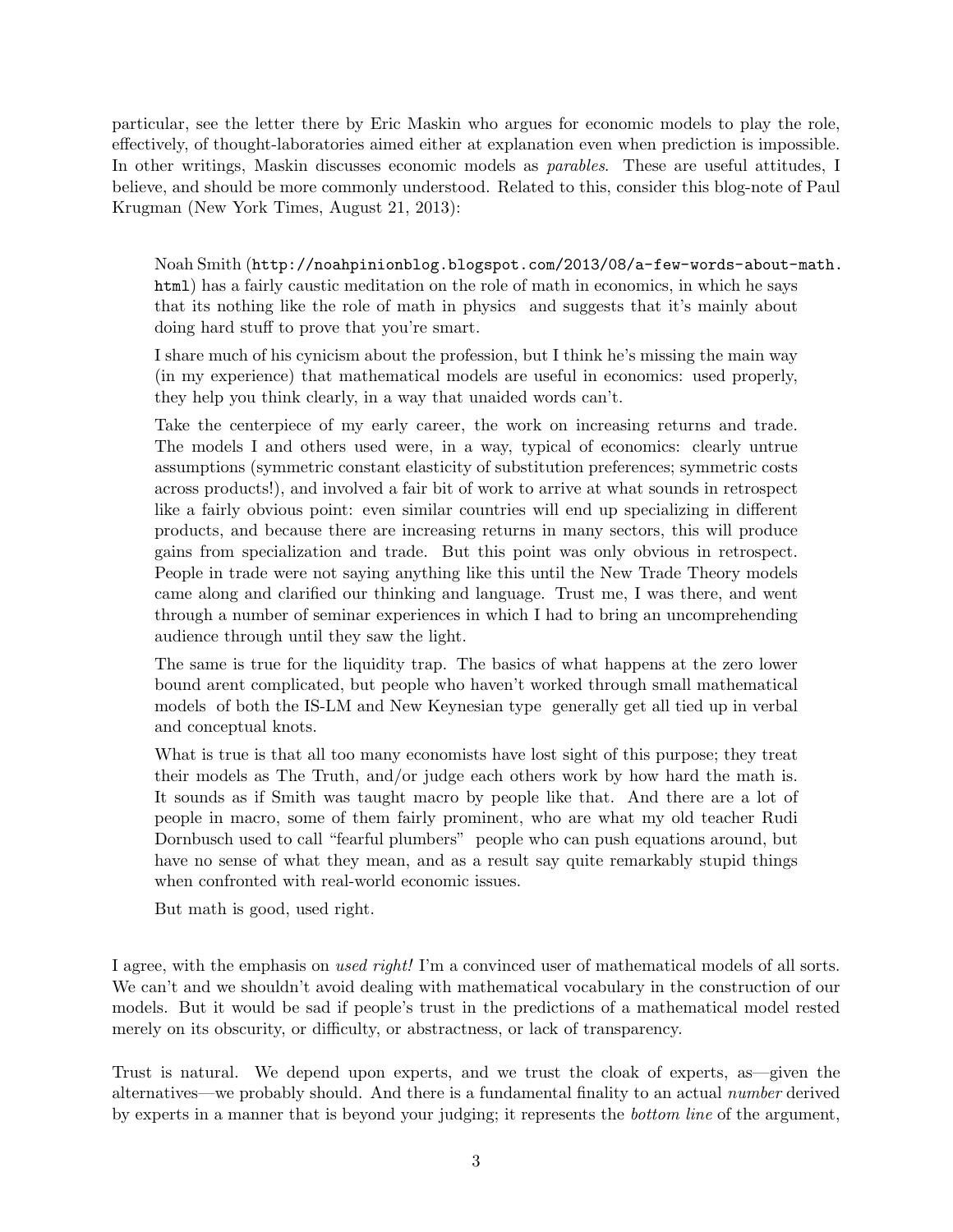since what kind of discussion could come after it? Your LDL number is 150! *Waddyagonnadoaboutit?* The answer, clearly, is not to do a critique of the *risk-assessment* software that projects some statistics at you: e.g., the model's calculation of the percentage of the population of roughly your age and with LDL=150 who will encounter heart problems in the next 10 years. You first, I guess, would just go about doing something about your cholesterol.

Of course, there are some outputs of models that have the appealing property that their procedure is devilishly difficult to justify—and whose inner workings are not easy to understand—but once they come up with an answer, the correctness of the answer is miraculously easy to check. In such a case, it doesn't matter how flimsy the model, or how obscure the reasoning is to you that led to the discovery of the answer–it could be by ouija board! But if the answer once found is easily checked, then just check it!

An example of this–interior to mathematics–is the primordial issue of factoring whole numbers: give a modern-day computer a large number, *N*, having—say—300 digits, and (even if you know in advance that it is the product of two primes of roughly 150 digits each) there's no guarantee that the computer can 'factor' *N*, that is, find its two prime factors,  $N = P \cdot Q$ . But suppose some supercomputer does, laboriously, manage to make the factorization and presents to you the factors *P* and *Q*. It is then very easy for any computer (super or not) to multiply them together to check that, in fact,  $P \cdot Q$  equals N. Once armed with P and Q you don't worry about the opaqueness of the procedure that generated them; you just multiply them. This huge discrepancy in speed of performing an operation versus the speed of performing the inverse of the operation is the basis of much modern cryptography<sup>2</sup>.

This latter example is not the type of model-receptivity I'm focusing on in this essay. That is, these types of models may or may not be obscure, but the estimate of veracity of their output doesn't, somehow, depend upon that obscurity.

As in the law journals I pored over with my father-in-law, the single most touted mathematical model brought as witness in various quintessentially non-mathematical studies is the *Malthusian Growth Model*. Now the Malthusian idea is extremely important in itself, as well as for historical reasons. Its very structure teaches us a lot; it is a simple starting place, to consider what mathematical models can do for you and what they can't. And it has the advantage of providing models that are *comprehensible*, whether or not they appropriately describe the reality they are constructed to model.

<sup>2</sup>I recently witnessed such a discrepancy when I needed to factor this 204-digit number:

345269032939215803146410928173696740406844 ∼

- ∼ 815684239672101299206421451944591925694154 ∼
- ∼ 456527606766236010874972724155570842527652 ∼
- ∼ 72786877636295951962087273561220060103650 ∼
	- ∼ 6871681124610986596878180738901486527

As a team of experts worked on it for over a six month period, I was privy to their frequent emails regarding progress in this project, but could understand not a single word of those emails, until the final message which presented the two factors. Once those factors were given, any reasonable computer can simply multiply them together to check that their product is the displayed 204-digit number.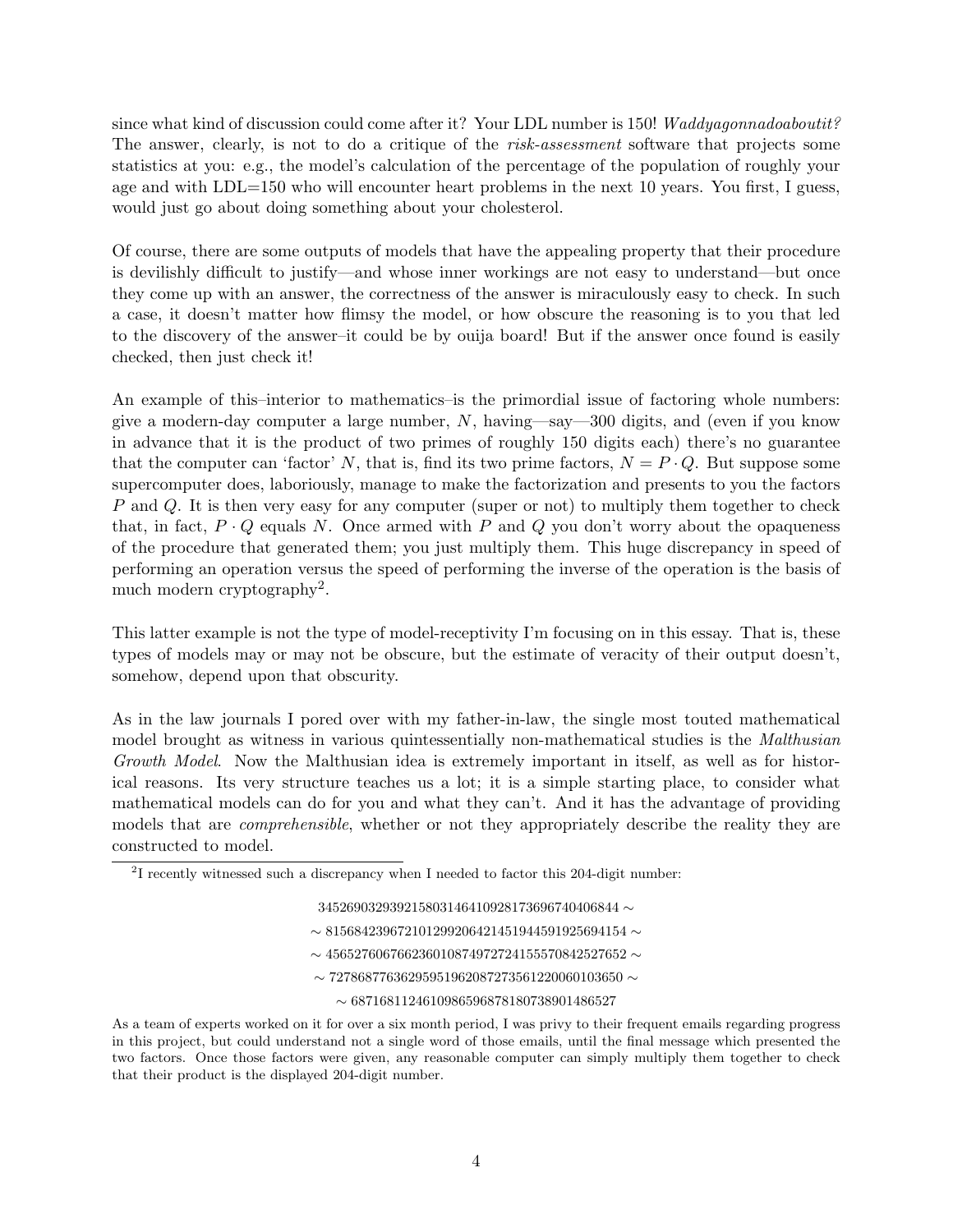Thomas Malthus (*An Essay on the Principle of Population 1798*) gives himself two starting postulates:

First, that food is necessary to the existence of man. Secondly, that the passion between the sexes is necessary and will remain nearly in its present state.

What gets Malthus going is the disparity of rate of increase of the first necessity, food, as compared with the rate of increase of population, given the second postulate.

"Population, when unchecked," writes Malthus,

increases in a geometrical ratio. Subsistence increases only in an arithmetical ratio. A slight acquaintance with numbers will shew the immensity of the first power in comparison of the second.

We will return later to Malthus, to see what he does with these postulates in his essay, but let's use them as an introduction to the more modern vocabulary around this Malthusian viewpoint. The main object to 'measure' in terms of how it changes in time, is a *population*, counted as a number of distinct individuals. Malthus's *geometrical ratio* hypothesis is essentially the assumption is that the *rate of change of the population* at any moment in time, *t*, is proportional to the size of that population at that moment. This, of course, is but a starting assumption, to be modified with the complexity of the model, which—to be in any serious way realistic— will certainly have to bring in limited food supply as Malthus does, but may bring in other actors (e.g., predators) and other constraints (e.g., disease) as well.

But the naive assumption unadorned with any baroque complications (that the rate of change of the size of the population is just proportional to size of the population, ) would predict *exponential growth*–e.g., twice the population twice the rate of growth, etc. Surely an unsustainable state of being, but simple enough.

A mathematical formula that expresses some specific relation between a list of quantities as they vary in time, and their rates of change (the speed in which they increase or decrease in time) is called a *di*ff*erential equation*. The starting differential equation for Malthus's *geometrical ratio* hypothesis is easy: Denoting  $P(t)$  the size of the population at time  $t$ , its 'rate of change' (alias: its "derivative with respect to time") at time *t* is denoted  $\frac{dP}{dt}(t)$ . So the constancy of proportionality between population and its rate of change is expressed in the differential equation:

(\*) 
$$
\frac{dP}{dt}(t) = \text{some constant} \times P(t).
$$

This equation is indeed nothing more than a direct translation of the statement 'rate of change of population is proportional to size of population.' Since we haven't specified what units we use to parametrize time *t*, and since we haven't specified the units that describe *P* as well in cases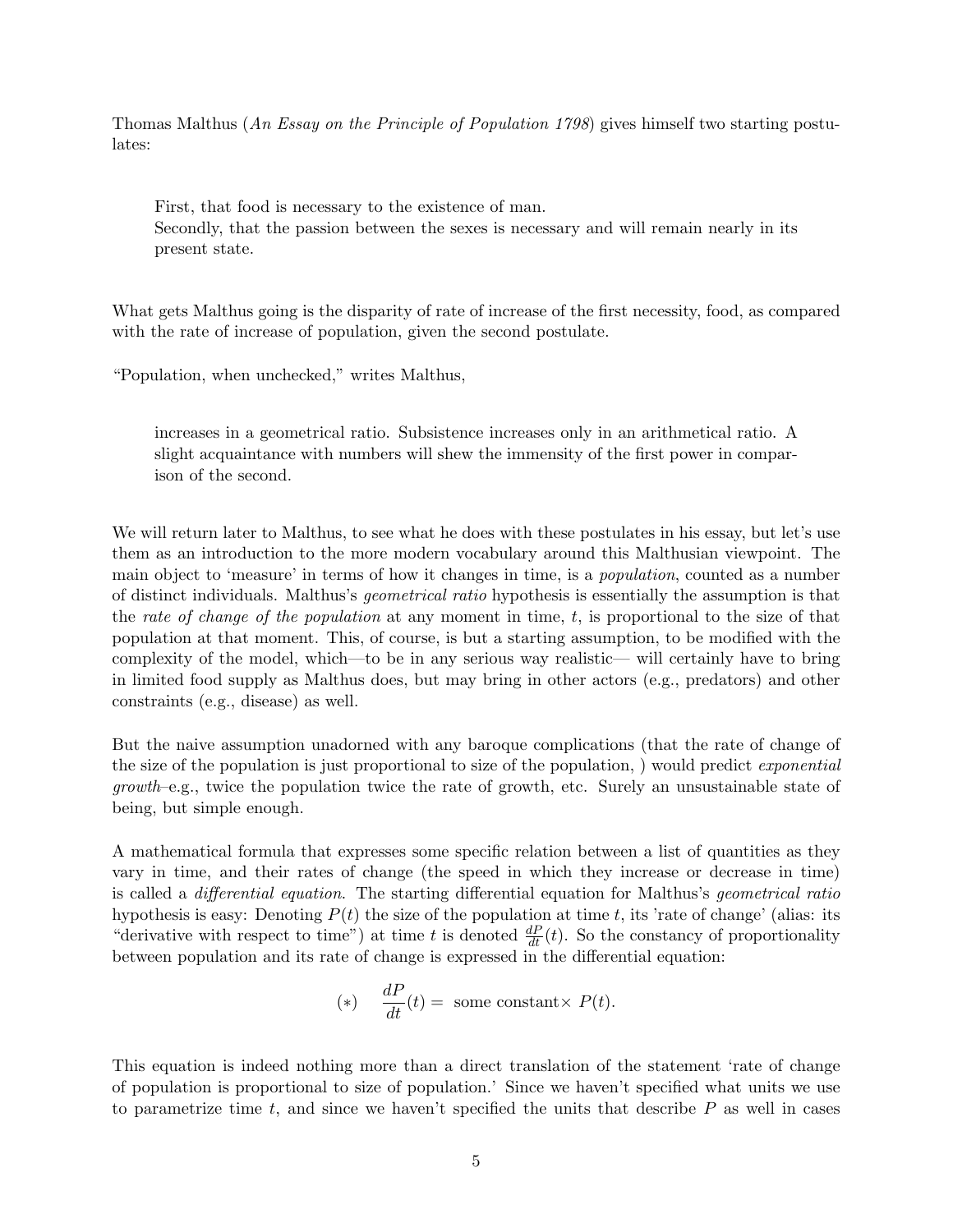where the 'size of population' is not given as a discrete number of individuals, but as a somewhat continuous quantity, we haven't really specified the 'some constant' in this equation which will depend on these choices. Moreover, if *P* is, in fact, a 'number of individuals' this equation can be nothing more than shorthand for a Difference Equation approximation to it. That being said, the solution to the differential equation  $(*)$  can be expressed as:

$$
(**) \quad P(t) = P(0) \cdot 2^T
$$

where  $P(0)$  is the population size at time  $0(=$  "NOW") and T is time proportional to the t of the initial equation (\*) and measured in terms of 'doubling time units' for the specific population under study (and this is not necessarily well-known units like hours or minutes or seconds). In each unit of doubling-time—in each tick of the *T*-clock  $(T \mapsto T + 1)$ —this population will double (according to this model)<sup>3</sup>.

One way of viewing this Malthusian equation is as not yet a full-fledged *model* but as an 'opening move' in what will be a possibly never-finalized attempt to construct a model that reflects all the specific understandings that one achieves as one studies more deeply whatever situation it is that one aims to 'model." An armature, if you wish.

Malthus, himself, takes that approach in his essay. For starters, he emphasizes that limitations of the rate of expansion of food supply goes directly counter to any expectation that in the long term, the ratio  $dP/dt$  over P (i.e., rate of change of population compared to size of population) be constant. This gives at least one clear mechanism of *population self-regulation* in the terminology, of some modern writers; see the interesting discussion-article by Peter Turchin, *Does population ecology have general laws?* OIKOS 94 1726. Copenhagen (2001).

Of course, once you decide that the ratio  $r := \frac{1}{P} dP/dt$  needn't be constant, and therefore you've opened up the question of its variation (so,  $r = r(f_1, f_2, \ldots, f_\nu; t)$  can change as a function of time *t*, and possibly other parameters  $f_1, f_2, \ldots, f_\nu$  in a sense you've kicked the model down the road, because you have no longer made any assertion at all yet about the behavior of population size; all you have done is to have framed an open-ended question: how, and depending on what, does *r* vary?

Malthus does push this discussion further to describe—among other things—an intrinsic "oscillation," as he calls it, commenting that it "will not be remarked by superficial observers." He writes:

We will suppose the means of subsistence in any country just equal to the easy support of its inhabitants. The constant effort towards population, which is found to act even in the most vicious societies, increase the number of people before the means of subsistence are increased. The food therefore which before supported seven millions must now be divided among seven million and a half, or eight million. The poor consequently must live much worse, and many of them be reduced to severe distress. The number of labourers also being above the proportion of the work of the market, the price of labour must tend toward a decrease, while the price of provisions would at the same time tend to rise. The labourer therefore must work harder to earn the same as he did before.

 $3$ Malthus estimated that North America—at the time of his writing—was 'doubling' its population every 25 years.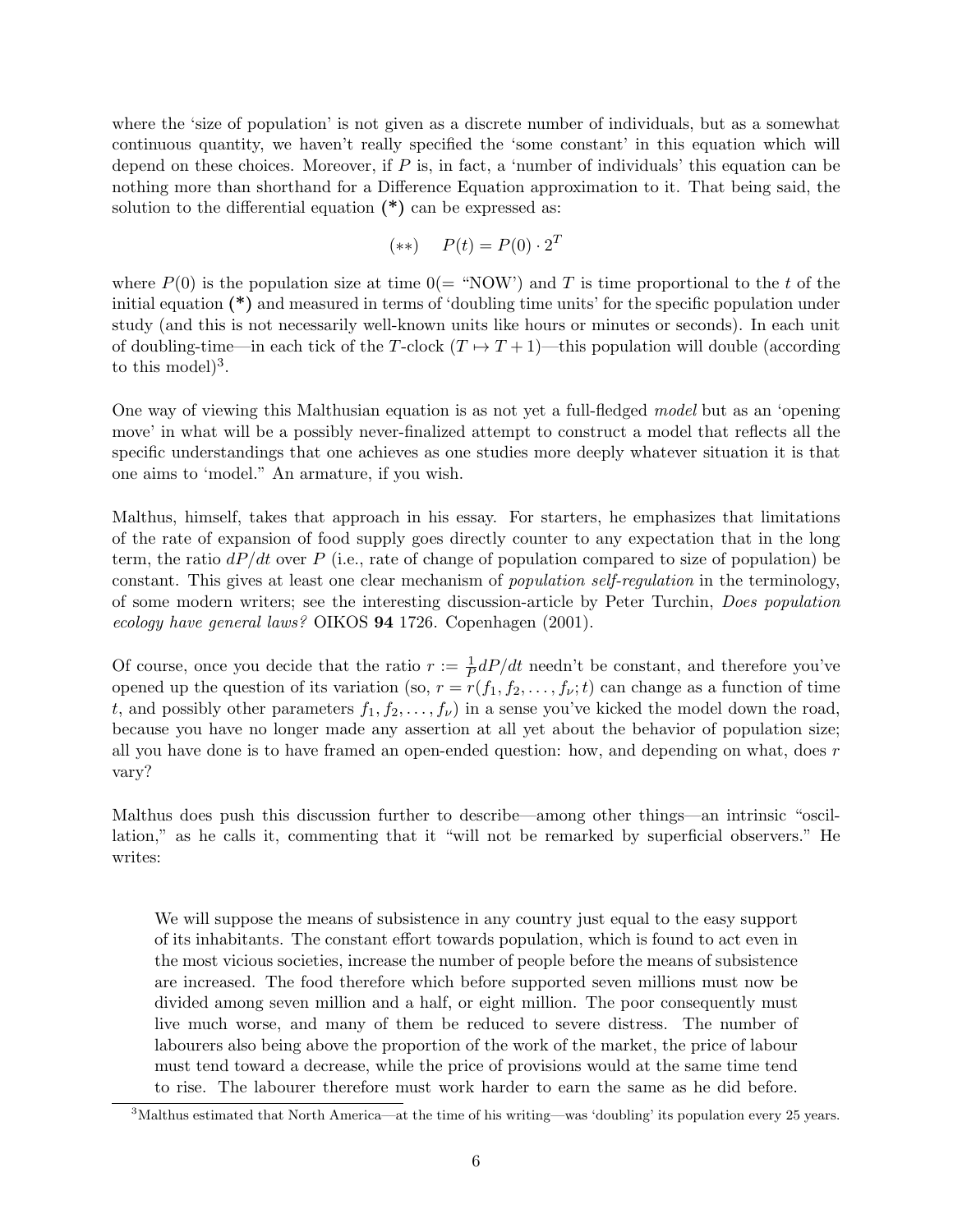During this season of distress, the discouragements to marriage, and the difficulty of rearing a family are so great that population is at a stand. In the mean time the cheapness of labour, the plenty of labourers, and the necessity of an increased industry amongst them, encourage cultivators to employ more labour upon their land, ... till ultimately the means of subsistence become in the same proportion to the population as the period from which we set out. The situation of the labourer being then again tolerably comfortable, the restraints to population are in in some degree loosened and the same retrograde and progressive movements with respect to happiness are repeated.

To put Malthus's idea of oscillation into some kind of mathematical vocabulary<sup>4</sup> let us give ourselves the letters  $F$  for food supply,  $C$  for cost of provisions,  $L$  for number of labourers,  $W$  for wages, i.e., price of a labour-hour, and *r*, as above, for rate of change of population. So, Malthus argues: as *P* goes up, *F* goes down essentially linearly per capita, so *C* goes up causing distress which makes *r* go down. But even a small exponential is an exponential, so *L* goes up even though the amount of work necessary doesn't require such a high *L* causing *W* to go down, so *r* goes further down, so *P* catches up with supplies of provisions forcing a reversal of all the tendencies listed.

If we imagine this made more precise, say with appropriate time-lags and guesses for the general shape of all these dependences, we would be looking at a finite system of linked Difference Equations that would animate this Malthusian oscillation.

Now Malthus's own discussion in the quoted paragraph already provides us with a model featuring a certain type of interlinked dependencies. The Difference Equations I've just alluded to—but haven't, in fact, written down—are not meant to constitute an independent model, but rather to be a faithful translation of Malthus's discussion into mathematical terms, and therefore should be subservient to Malthus's description. If those equations mystify, they will have failed their mission. Moreover, it is legitimate to ask, without prejudice, what–if anything–is the 'value added' in the act of mathematicizing anything? In particular why might we want to provide a mathematical formulation of the paragraph I quoted from Malthus's essay? Here is a tentative list of reasons.

- *Succinctness, possibly:* you would have a linked set of equations encapsulating Malthus's discursive description. A handy mnemonic, even if nothing else.
- *Quantification:* you would be forced to define the variables explicitly, as measurable quantities.
- *The equations can serve as a receptacle:* you might not yet know, or yet want to specify explicitly, the various dependencies listed above, but you might rather wish to allow for some–even if not infinite—flexibility: e.g., *r* might depend on *C* and *W* and even on *P*, but you might need more data or more experience before you stipulate anything precise about that function  $r(C, W, P)$ . Even with this type of 'blanks to be filled in later'–e.g., what explicitly is this  $r(C, W, P)$ ?—these equations might well provide a working vocabulary on which to pin whatever you later learn, the dependencies to be specified ever more precisely<sup>5</sup> as time goes on.

<sup>4</sup>Vaguely analogous to this is the type of oscillation occurring in the solutions to the standard predator-prey (Lotka-Volterra) differential equations.

<sup>&</sup>lt;sup>5</sup>One danger (or perhaps opportunity) here–once one sets about making guesses regarding the relationship between distinct variables—is the irresistible urge to make over-precise guesses, motivated by convenience, or simplicity rather than experience. *Creative over-precision,* to put a good face on it. This may be very instructive and a good thing to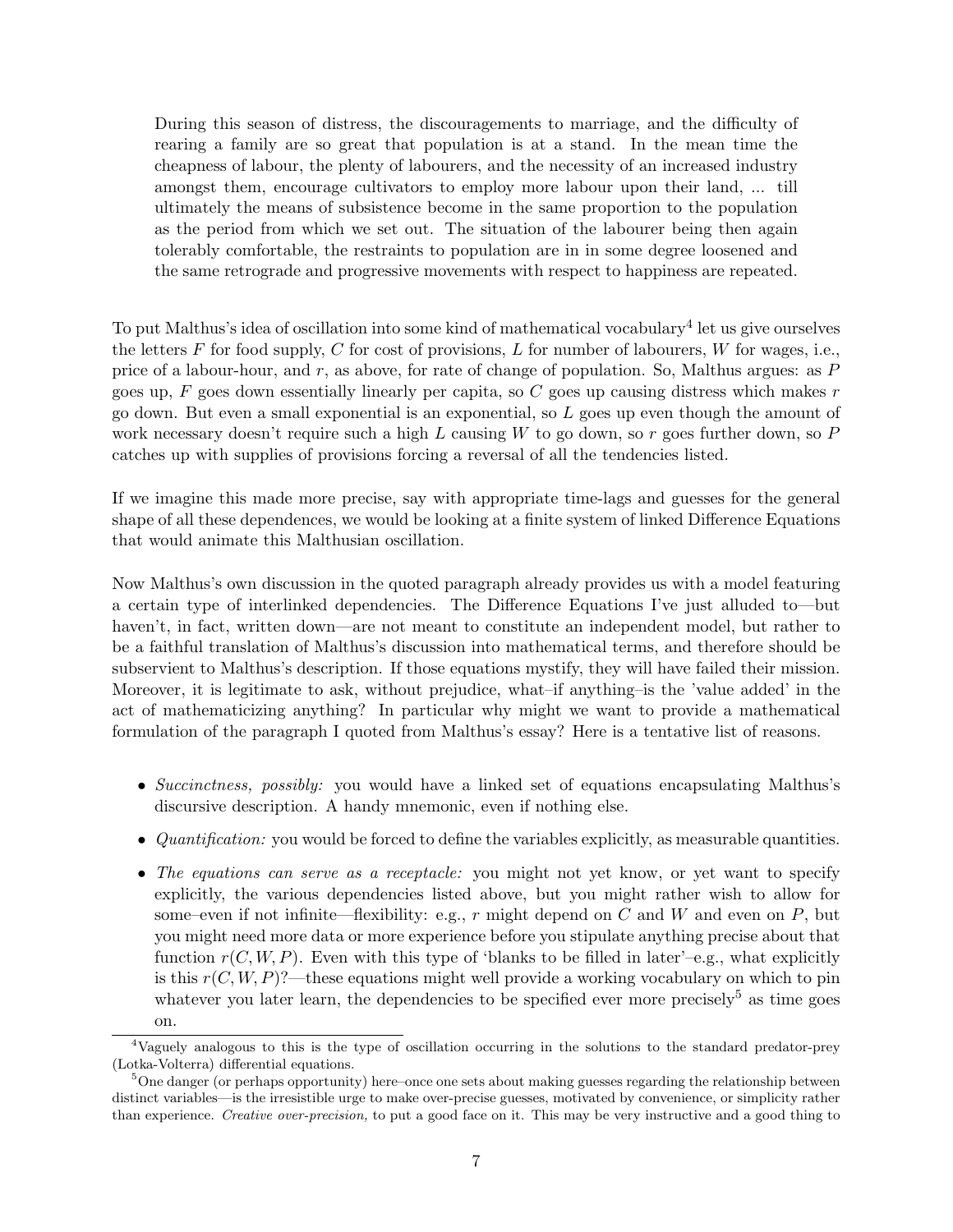- *Numerical experimentation:* Once the equations become specific enough you can run computer experiments allowing you to visualize the concrete effect of these interlinked dependencies.
- *Surprise or Confirmation:* When you run these equations numerically, you might be surprised by the outcome, or find that your qualitative expectations are confirmed. But, with any such surprise you certainly can, and possibly should, raise the question: does this surprise point to something legitimate, or is it a warning-signal that my mathematical translation was flawed?
- *• The 'next question':* You might be led to ask questions on a finer level.

But the main reason to cast it into mathematical terms is to be then able to comprehend it all the better. In any event, obscurity of the mathematical vocabulary is *not* a good reason to believe it more!

That *obscurity* can intensify *emotional impact* is clear in literature and poetry. Nursery rhymes are garlanded with delicious meaninglessnesses and metaphors often overstretch their logic, the very tension of this over-stretching being a source of their power. Consider:

His delights were dolphin-like; they showed his back above The element he lived in: In his livery Walked crowns and crownets; realms and islands were As plates dropp'd from his pockets.

in Shakespeare's *Anthony and Cleopatra*.

do, and not at all akin to the mischief of over-precisely calculating quantities to ten decimal places when the margin of error of the calculation would make most of those decimal places meaningless. Here's an example worth pondering more than is space for in this essay. The totally general—and therefore unusable—predator-prey pair of differential equations has the form

$$
\frac{1}{P}\frac{dP}{dt}=f(P,Q);\quad \ \frac{1}{Q}\frac{dQ}{dt}=g(P,Q)
$$

where *P* and *Q* are the population sizes of two species that interact with each other, affecting each other's population growth rate (predator and prey being the eponymous example) and where the functions *f* and *g*—as yet unstipulated– describe how these rates are affected. Useless, so far if we are given no hint about what the relations *f* and *g* are meant to be. Now the simplest, if not the most realistic guess you might make about these functions is that they be linear functions of *P* and *Q*. If you go simpler than that you hardly have posited any interaction at all between your two species. To be sure you would naturally choose appropriate signs for the coefficients of your linear functions in order to model relationships that might be labeled predator/prey. You end up with the classical Lotka-Volterra equations. Are they a realistic model for any actual predator/prey interaction? I wouldn't know, but I already am happy that–Occam's razor-style–this system of differential equations stands a chance of being, perhaps, the right start of a discussion; it is an interesting, simple, manageable, toy mathematical machine that might, after being subjected to appropriate modifications dictated by actual experience, approximately model some real-world (predator versus prey) behavior. Here, though, the warning applies: if you are a firm aficionado of these elegant differential equations it is deeply rewarding to study them and their solutions with whatever exactitude you can achieve. Which is a wonderful thing to do in itself. But if you aim to be building some model, unless you also have some control over the stability of the qualitative aspects of your solutions—stability under minor modifications of this idealized model–you run the risk of being a tad too over-precise in your analysis if you dote on the elegant specifics of its solutions. For more on these equations, see: http://www.scholarpedia.org/article/Predator-prey\_model.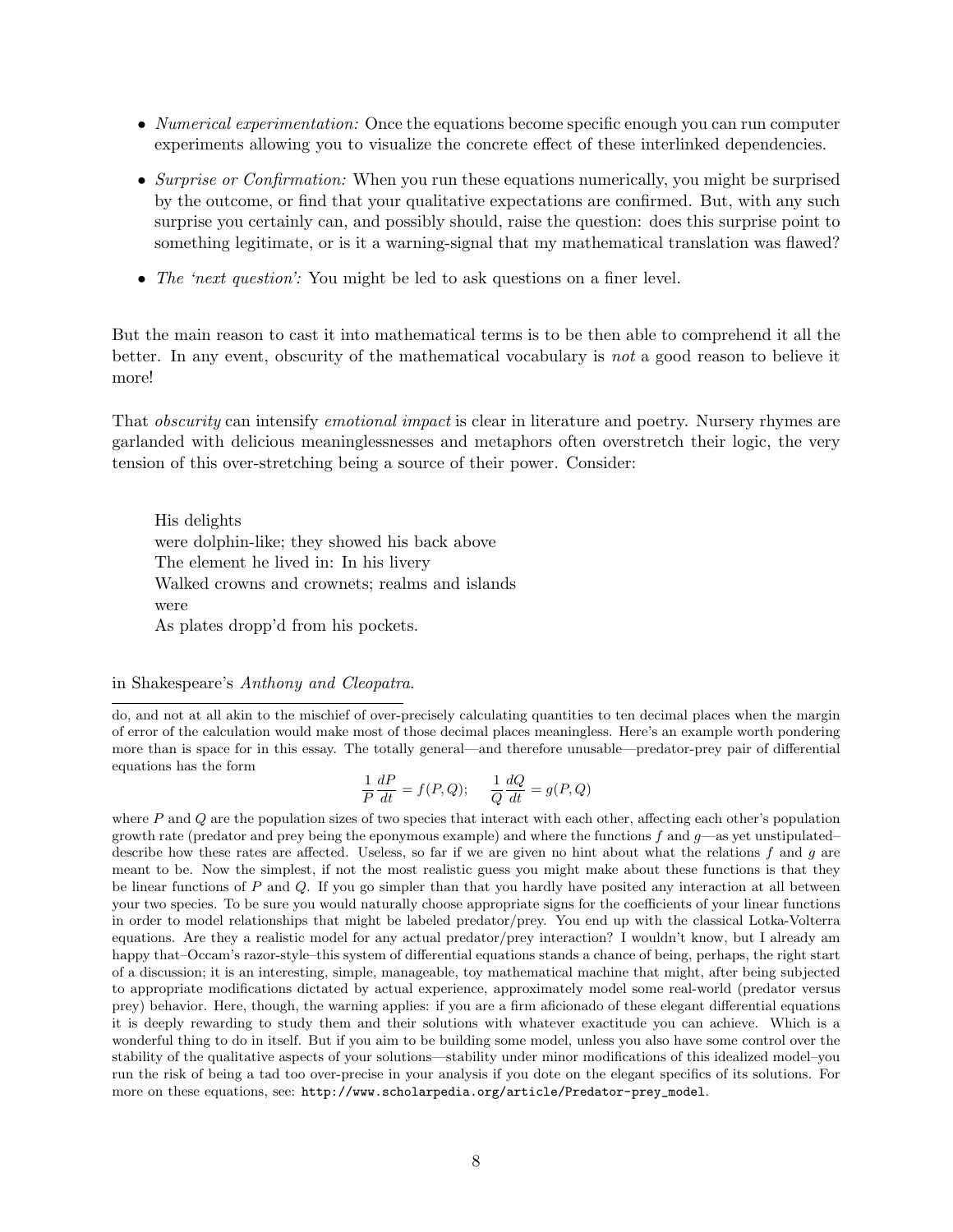Incomprehensibility is a central character in the fascinating essay  $\ddot{U}$ ber die Unverständlichkeit (On *the Incomprehensible*) by Friedrich Schlegel published in 1800, and brilliantly discussed in Michel Chaouli's book *The Laboratory of Poetry*6. In effect, Schlegel crowns *incomprehensibility* as, hard to believe, the touchstone of inspired meaning: imagine language as a soup, a medium for ideas, and the poet a cook who brings the whole mixture to a boil and who only is certain that the broth is really cooked if the ingredients are so transformed so as to have–in some sense–gotten away from him, and be singed with incomprehensibility.

This almost self-generated change-of-phase of meaning, where the import gets away from the writer in the throes of writing, is perhaps the more noble reasons of incomprehensibility of message. For an example of textual obscurity attributed to quite a different cause, consider this comment, by the later Platonist Ammonius, regarding a certain sentence in the work of Aristotle:

Let us ask why on earth the Philosopher is contented with obscure teaching. We reply that it is just as in the temples, where curtains are used for the purpose of preventing everyone, and especially the impure, from encountering things they are not worthy of meeting. So too Aristotle uses the obscurity of his philosophy as a veil, so that good people may for that reason stretch their minds even more, whereas empty minds that are lost through carelessness will be put to flight by the obscurity when they encounter sentences like these.<sup>7</sup>.

That Schlegel's essay comes in tandem with the rise German Romanticism is no wonder. It makes for the beguiling image of the creator bewildered by his own work and necessarily so bewildered! This is but one page from the book of romantic visions of creative lack of control, and loss, as Arthur Sullivan's *The Lost Chord* <sup>8</sup> is another. But romanticism aside—the Schlegel sentiment resonates with many modern poets. Perfectly typical is the comment of the poet Mark Strand in an interview:

*...* language takes over, and I follow it. It just sounds right. And I trust the implication of what I'm saying, even though I'm not absolutely sure what it is that I'm saying. I'm just willing to let it be. Because if I were absolutely sure of whatever it was that I said

 ${}^{6}$ Reading the essay itself, says Chaouli, is a "confounding experience."

<sup>7</sup>This is Ammonius (*On Aristotle's Categories* 7.7-14) translated by S. Marc Cohen and Gareth B. Matthews. It occurs in Volume 7, 1991, of the 100-volume series *The Ancient Commentators of Aristotle*, Richard Sorabji (series editor). The quotation above is taken from the review of Volume 99 of that series, *A ton for Aristotle* by David Sedley that appeared in the TLS (June 2013).

<sup>8</sup>I know not what I was playing, Or what I was dreaming then; But I struck one chord of music, Like the sound of a great Amen.

*<sup>...</sup>* I have sought, but I seek it vainly, That one lost chord divine,

*<sup>...</sup>*